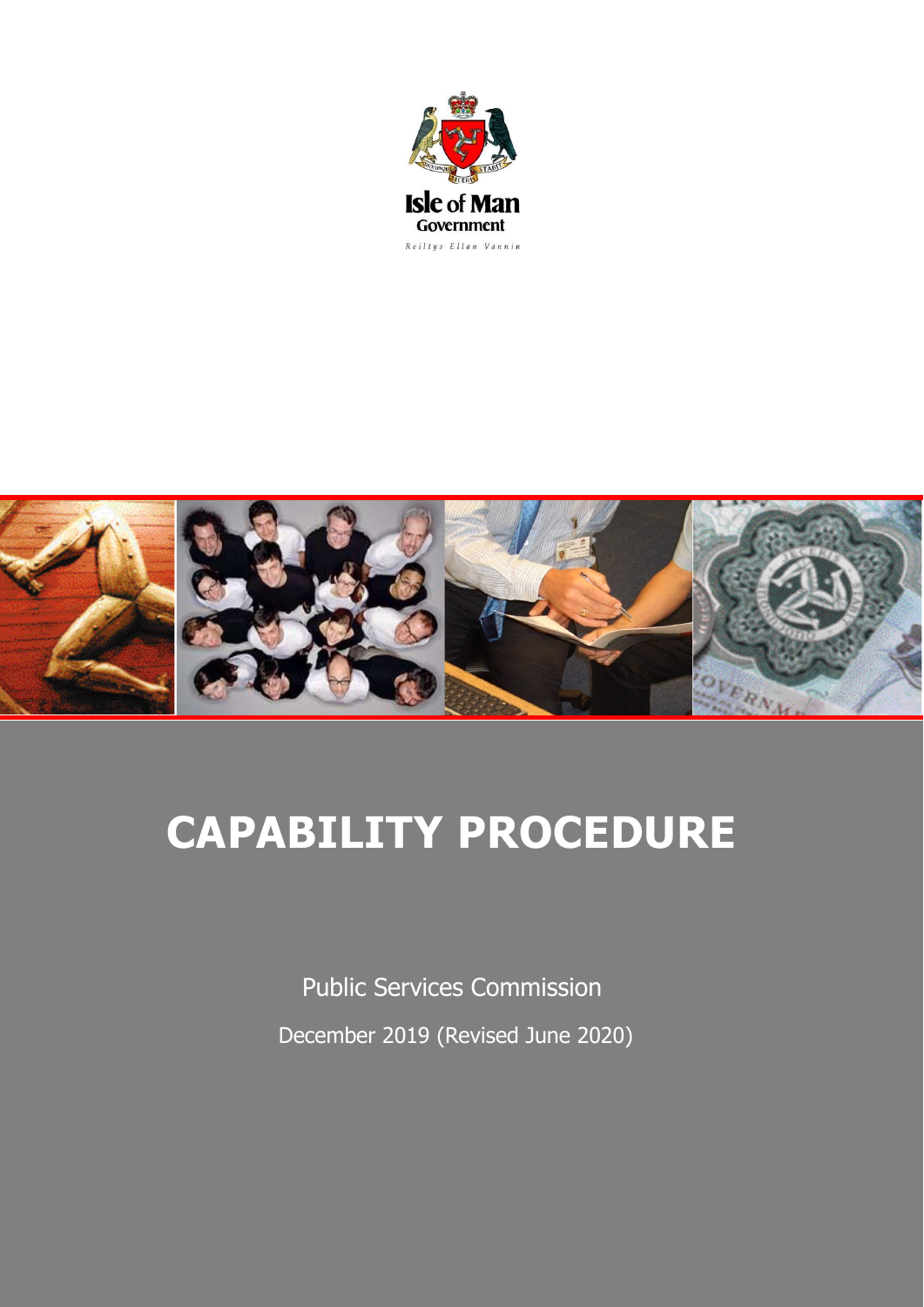# <span id="page-1-0"></span>**CONTENTS**

| <b>CONTENTS</b> |  |  |
|-----------------|--|--|
|                 |  |  |
| 2.              |  |  |
|                 |  |  |
| 4.              |  |  |
|                 |  |  |
| 6.              |  |  |
|                 |  |  |
|                 |  |  |
|                 |  |  |
|                 |  |  |
|                 |  |  |
|                 |  |  |
|                 |  |  |
| А.              |  |  |
| B.              |  |  |
|                 |  |  |
| D.              |  |  |
| F               |  |  |
| F.              |  |  |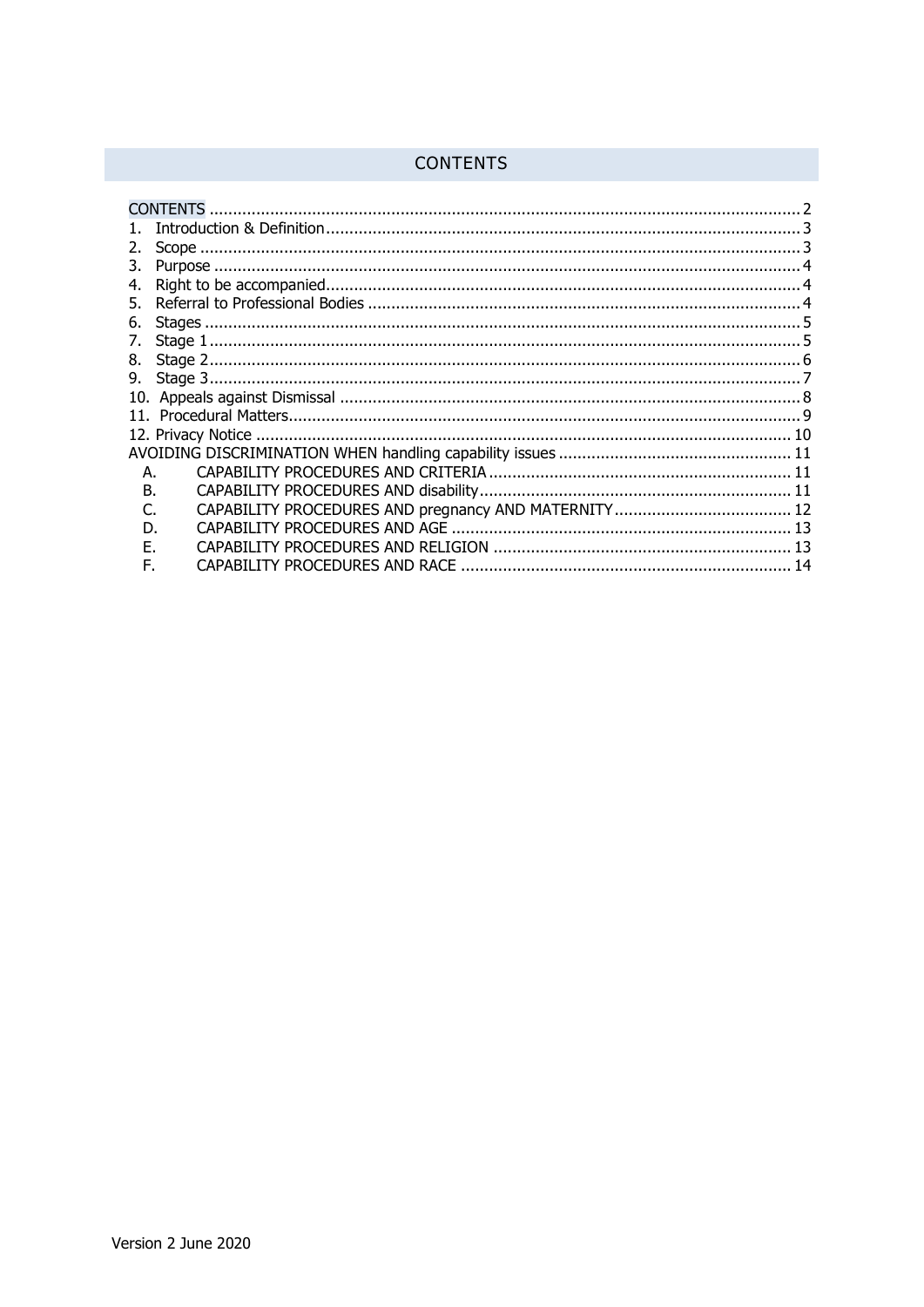# <span id="page-2-0"></span>1. INTRODUCTION & DEFINITION

- 1.1. The Isle of Man Government is committed to supporting and developing its employees in a fair and equitable manner to ensure that they are able to fulfil their roles and responsibilities to a standard of competence.
- 1.2. Capability relates to the skills, aptitudes, mental or physical health or attendance at work of an employee and should not be confused with the Disciplinary Procedure which deals with an employee's conduct. A clear distinction must be drawn between lack of skill or ability and misconduct. The latter normally involves a measure of wilfulness for which some form of action under Disciplinary Procedures may be appropriate.
- 1.3. At each stage of the Capability Procedure managers should give consideration to suitable alternative employment in the same Department if appropriate (consideration can be given to suitable alternative roles within other Departments), flexible working or offering a voluntary downgrading if this can be accommodated. Equally employees may also consider requesting flexible working, redeployment or voluntary downgrading.
- 1.4. There may be occasions when some or all of the procedure is undertaken by another appropriate manager, for example during absence or if the specific circumstances of the case warrant it.
- 1.5. Where an employee's poor performance is related to a qualifying disability under the Equality Act 2017, the Employer has a duty to make reasonable adjustments in the workplace and reasonable adjustments to the role. The employer must also not discriminate. Further guidance can be found in Annex A.

# <span id="page-2-1"></span>2. SCOPE

- 2.1. The Capability Procedure applies to individuals employed under the following terms and conditions:
	- Public Services Commission Civil Service
	- Public Services Commission Manual And Craft Workers
- 2.2. The Capability Procedure applies to all employees including those on probation and bank, casual and relief who are employees, but does not cover agency staff.
- 2.3. The Office of Human Resources (OHR) and relevant Department, Board or Office Privacy Notices describe how personal information about an employee is collected and used during and after their working relationship within the Isle of Man Government and what legal basis there is for gathering and retaining that information in accordance with the Data Protection Act 2018 including the General Data Protection Regulation. For further details about the information collected and retention periods, please refer to the Office of Human Resources and relevant Department, Board or Office Privacy Notices which are incorporated in to this procedure by reference.
- 2.4 This procedure will be reviewed every two years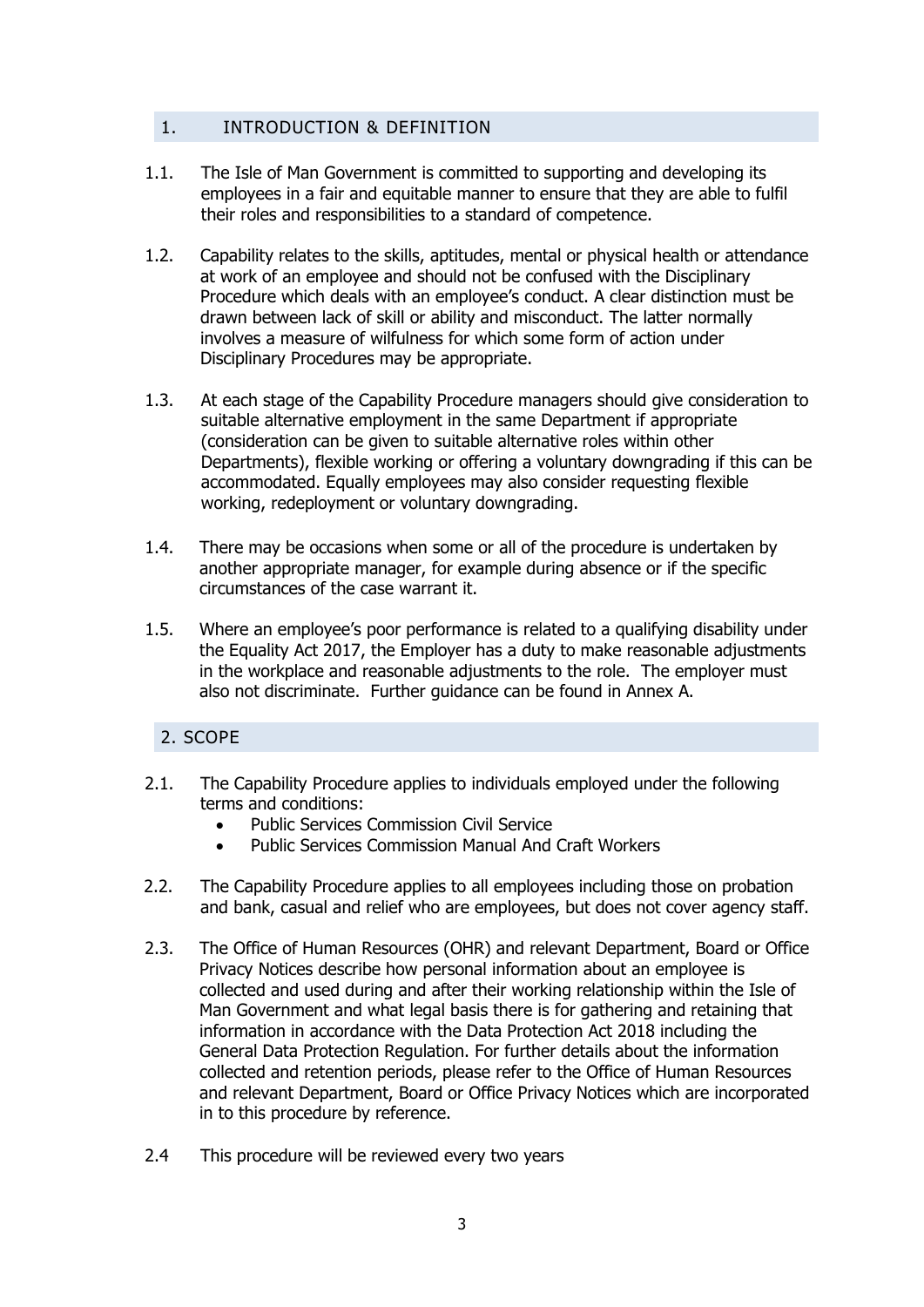# <span id="page-3-0"></span>3. PURPOSE

# 3.1 The purpose of the Capability Procedure is to:

- a) Assist and encourage employees to achieve and maintain the required standards of job performance/attendance.
- b) Address unsatisfactory performance/attendance and allow employees the opportunity to improve.
- c) Ensure issues in relation to performance and attendance are dealt with efficiently and that clear outcomes are identified at all stages.
- d) Ensure a consistent, fair approach for employees who experience difficulties in performing the duties required of their post or attaining the standards required.

# <span id="page-3-1"></span>4. RIGHT TO BE ACCOMPANIED

- 4.1 At each stage of the formal procedure the employee should be advised of their right to be accompanied by a work colleague or trade union representative.
- 4.2 A member of the OHR may be present to clarify issues and provide advice to both parties if necessary.
- 4.3 There is no right to be accompanied by a legal representative other than in cases where the allegation is such that in addition to the risk of dismissal, the employee would also be at risk of being prohibited from working within their profession or with young or vulnerable people.

# <span id="page-3-2"></span>5. REFERRAL TO PROFESSIONAL BODIES

- 5.1. Certain groups of professional staff are responsible for complying with the relevant standards set by their professional regulatory body<sup>1</sup>. At any stage during the Capability Procedure, consideration may be given to refer the individual to their relevant professional regulatory body for consideration of action by that body even if the local investigation is not complete.
- 5.2. The responsibility for referral usually rests with a manager dealing with the case or chairing the meeting/ hearing, depending at what stage referral is deemed necessary. The manager should make a judgement about whether to refer, based on the individual circumstances of the case and in conjunction with guidelines issued by the relevant professional regulatory body.
- 5.3. Where required the manager must always report a case to the relevant local services and professional regulatory body if they believe the conduct, competence, health<sup>2</sup> or character of a professional presents a risk.
- 5.4. The employer may take action under the Capability Procedure regardless of and independent of the outcome of any referral to a professional regulatory body.

-

<sup>&</sup>lt;sup>1</sup> Such as Civil Aviation Authority, Health & Care Professions Council, Royal College of Veterinary Surgeons.

<sup>&</sup>lt;sup>2</sup> Health being a mental or physical condition or impairment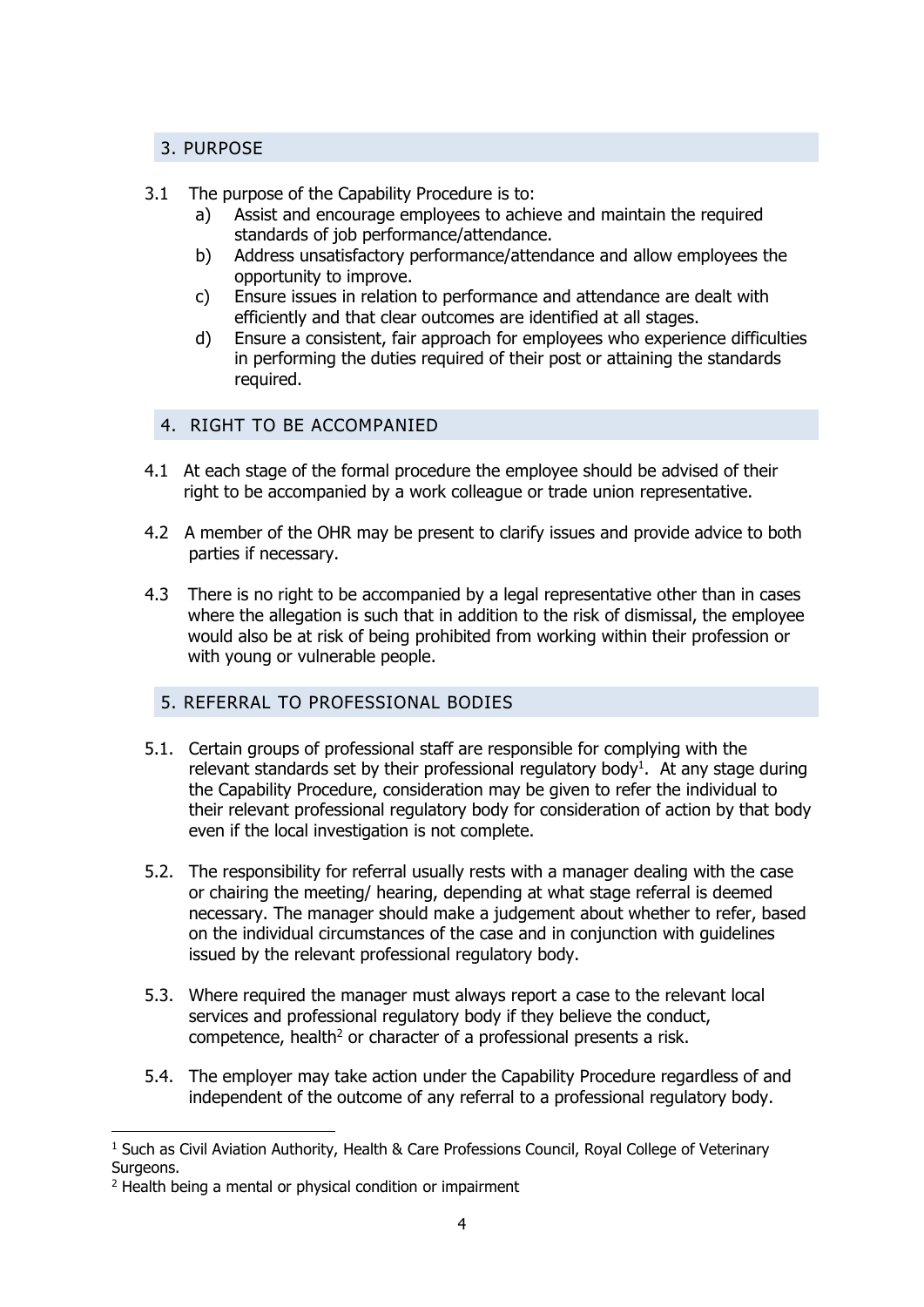# <span id="page-4-0"></span>6. STAGES

6.1. Prior to commencing capability stage 1 the employee must receive feedback from their manager setting out concerns about performance and /or attendance and have an informal discussion on how this can be improved. This should be followed up with an email or letter so that both parties are aware of the expected level of performance with a review date. The following stages of the Capability Procedure are intended to be used when the informal discussions does not lead to the employee improving performance or attendance to an acceptable level.

# <span id="page-4-1"></span>7. STAGE 1

- 7.1 When a manager believes that an employee's performance and/or attendance falls below the standards expected or they are experiencing difficulties with certain areas of work, the manager should invite the employee to a formal meeting to have a discussion that will consider the factors which may be contributing to the performance and/or attendance issues. If the reason for capability is attendance then this process can still be commenced if the employee is absent from work and they fail to engage with the process, but this should not be undertaken if the employee is medically certified as unable to engage with the process. Particular care needs to be taken if the reason for Relates to a mental or physical condition that may be defined as a disability as set out in the Equality Act 2017. You should consult with OHR for advice as to whether the employee may meet the definition of disability.
- 7.2 The purpose of this discussion is to establish the likely reasons for the poor performance/attendance and to:
	- a) Establish the type and level of support the manager can provide.
	- b) Confirm the standards of performance / attendance expected.
	- c) Discuss which areas of performance / attendance the employee needs to improve.
	- d) Assess whether training or retraining is necessary.
	- e) Assess whether adaptations to the workplace may be required.
	- f) Identify whether the employee might appreciate some closer supervision and support or mentoring.
	- g) Assess whether welfare<sup>3</sup> support may be necessary.
	- h) Determine, where relevant, whether any stress management risk assessments may be necessary [https://hr.gov.im/media/1019/prevention-and](https://hr.gov.im/media/1019/prevention-and-management-of-workplace-stress.pdf)[management-of-workplace-stress.pdf](https://hr.gov.im/media/1019/prevention-and-management-of-workplace-stress.pdf)
	- i) Identify the improvements required and agree an action plan as per 7.4
	- j) Explain the action that could be taken if there is no improvement.
- 7.3 Managers should also consider making an Occupational Health referral in conjunction with the employee and allow time to consider any recommendations made by the Occupational Health Adviser, which may include suggestions for reasonable adjustments to the role and/or workplace. Occupational Health cannot

-

<sup>&</sup>lt;sup>3</sup> Welfare support includes contact officer, union, OHR, staff welfare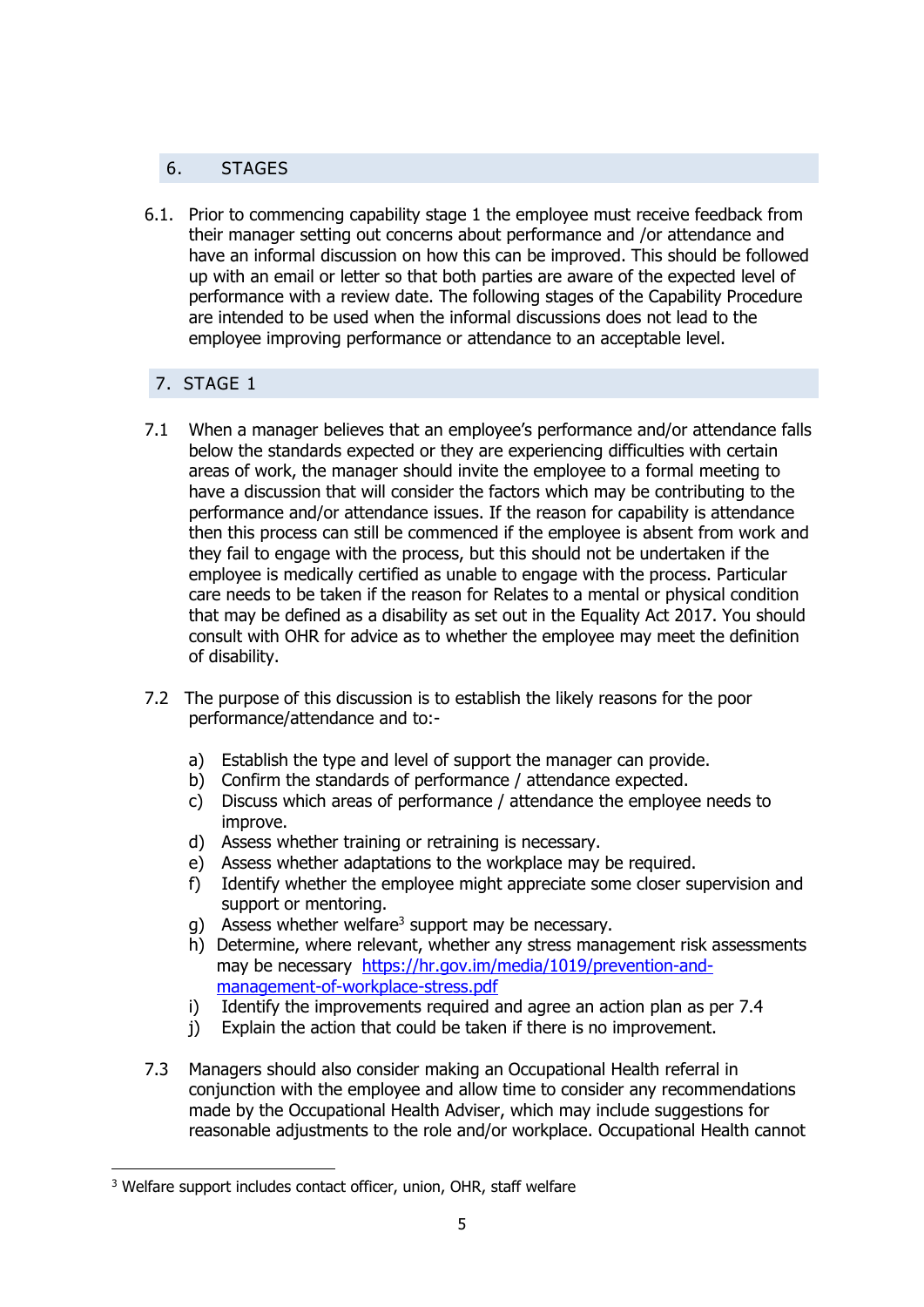legally advise if an employee has a disability within the meaning of the Equality Act 2017. Advice should be taken from OHR where Occupational Health indicates that there may be a disability issue.

- 7.4 The manager should subsequently confirm support and the outcome to the employee, in writing, and that the Manager will monitor performance during the review period against the agreed action plan.
- 7.5 Where the employee meets the standard(s) required within the timescale set, the Capability Procedure should cease and the employee will be given both written confirmation and in any other form required by the employee $4$  that: a) no further action will be taken at this time;
	- b) their performance/attendance shall be monitored in the normal way.
- 7.6 If after the agreed review period the employee has not shown sufficient improvement, the manager may progress to Stage 2.

# <span id="page-5-0"></span>8. STAGE 2

-

- 8.1 If performance/attendance remains unsatisfactory, a further review meeting should take place - normally no later than 3 months after the first stage. The employee should be invited in writing to a capability meeting for which a minimum of 7 working days' notice should be given.
- 8.2 It is the employee's responsibility to arrange for a work colleague, trade union or staff association representative to attend with them, should they wish to be accompanied, and to ensure that the person they choose to accompany them is available to attend meetings. If their chosen companion is not available on the proposed meeting date, the employee can propose an alternative time provided that it is reasonable and preferably within 7 working days of the original scheduled date, having regard to the availability of the other parties involved.
- 8.3 At this meeting the manager should allow a positive and constructive discussion at which the manager will give a full explanation of the performance/attendance issues. The meeting should also consider factors from the employee which may be contributing to the employee's poor performance/attendance and consider options for addressing the issues, such as redeployment, welfare support or occupational health advice.
- 8.4 Following the stage 2 meeting, regular monitoring and assessment should be undertaken over a predetermined period; this will be dependent upon individual circumstances and may also involve further meetings to support and discuss progress. The review period may be determined by workflow cycles. The employee should be advised that help and encouragement will be given.
- 8.5 Where the employee meets the standard(s) required within the timescale set after the Stage 2 meeting, the Capability Procedure should cease and the employee will be given both written confirmation and in any other form required by the employee that:

<sup>4</sup> Some individuals may require assistance in accessing and completing documents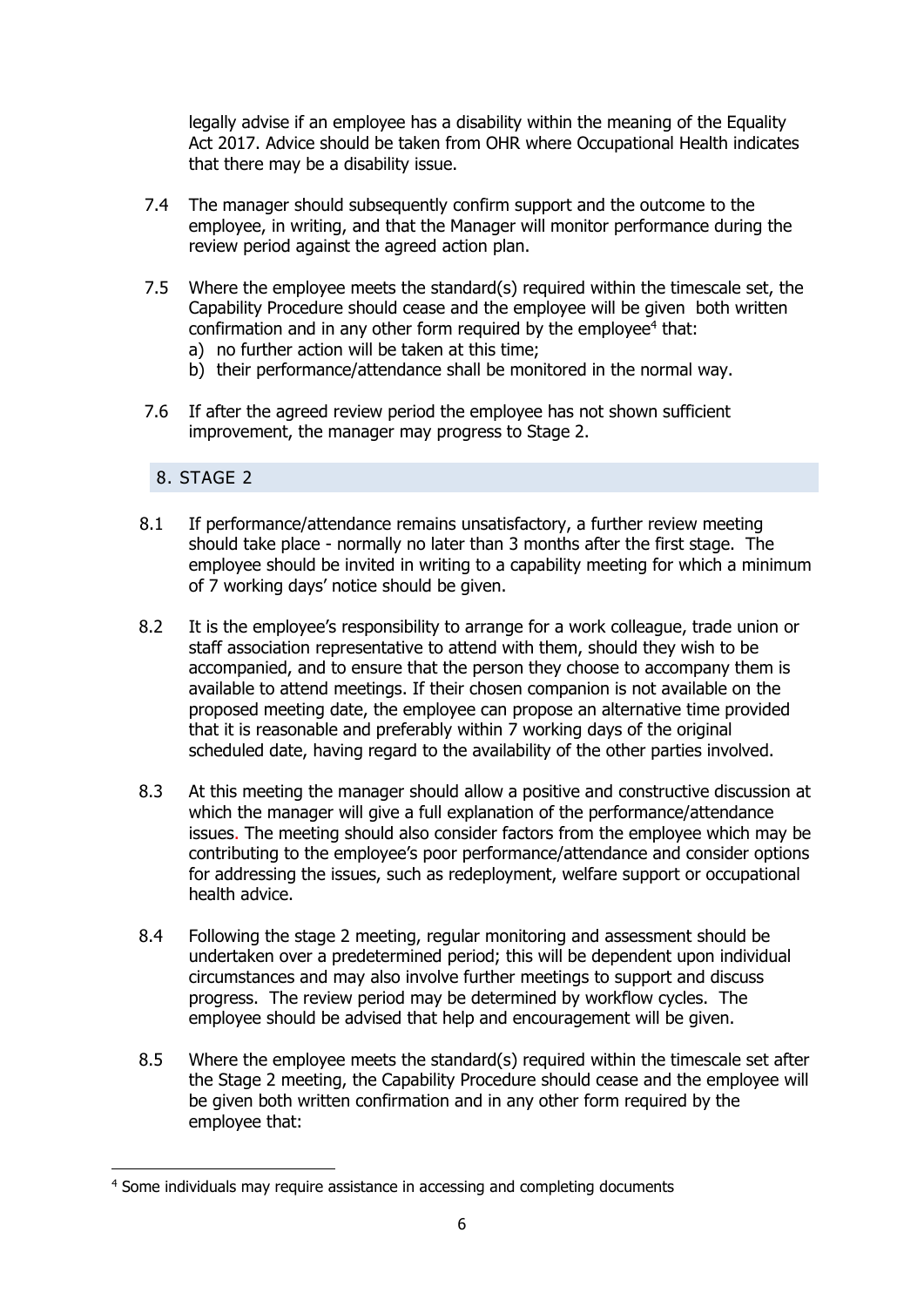- a) no further action will be taken at this time;
- b) their performance/attendance shall be monitored in the normal way;
- c) it would be expected that the improved performance/attendance would be sustained and if standards failed to be maintained within an agreed period the procedure will recommence at stage 2.
- 8.6 Where an employee fails to meet the standard(s) required at the end of the agreed timescale set, consideration should be given to:
	- a) Options for redeployment (including within a different Department, Board or Office).
	- b) Medical advice/treatment where performance attendance issues relate to ill health.
	- c) More intensive counselling/advice if the reasons for the problem or the solution are not clear.
	- d) Whether all reasonable adjustments have been made if the issues relate to illness or disability.
- 8.7 The employee must be made aware that failure to improve within a specified time period may justify dismissal on the grounds of capability. The agreed course of action and the consequences of failure to improve must be confirmed in writing to the employee as soon as possible after the meeting.
- 8.8 If no alternative option is suitable the employee should be informed of this and given written notification that the matter will progress to Stage 3 of the Capability Procedure.

# <span id="page-6-0"></span>9. STAGE 3

- 9.1 If, despite encouragement and assistance, sufficient improvement has not occurred and is considered unlikely, a Stage 3 Capability Hearing will be convened usually from end of stage 2.
- 9.2 The employee should be notified in writing (and in any other form required by the employee) that they are required to attend a Stage 3 Capability Hearing, for which a minimum of 7 working days' notice should be given. The letter should specify the areas of performance/attendance which remain unsatisfactory. Additionally, the notification should state that the possible outcome could be dismissal and the employee will be given an opportunity to put forward their case/views at the Hearing.
- 9.3 The manager should prepare a detailed capability report and provide the employee with all relevant and supporting documentation and a copy of the report at least 10 working days prior to the hearing. The report must also be forwarded by the manager to the Chair of the hearing panel.
- 9.4 The Hearing panel will be the same as that which is defined for gross misconduct cases within the Disciplinary procedure for the employment group concerned. A representative of OHR will usually attend this hearing in an advisory capacity.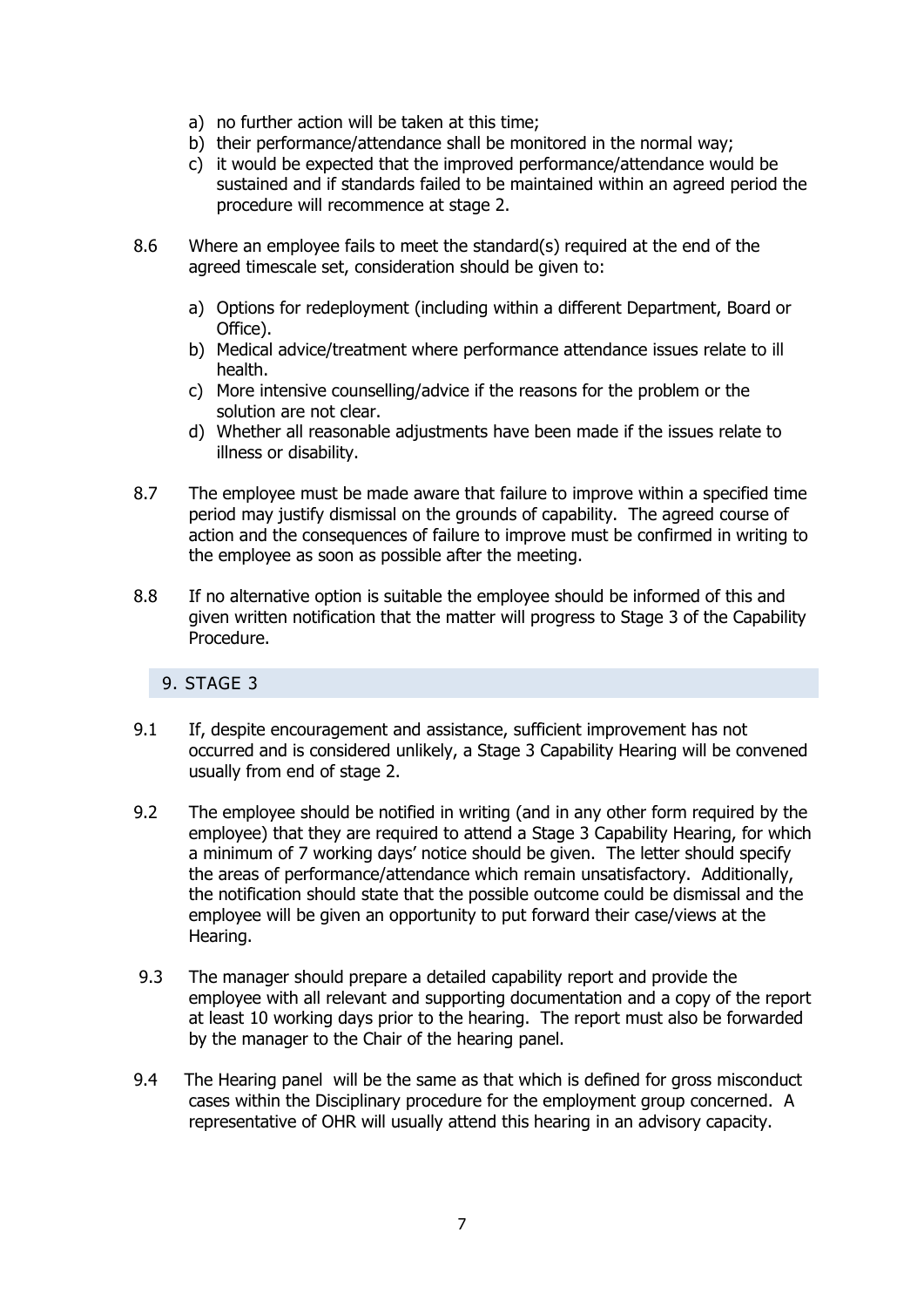- 9.5 The role of the Hearing panel will be to take into consideration the facts contained within the report, including any alternative options that were considered to manage and support the employee.
- 9.6 Following the Capability Hearing, the hearing panel, can take one of the following courses of action:
	- a) A decision to take no further action.
	- b) Allow further time for improvement (with a final warning). If the panel is of the view that further time is required, it should notify the employee of the performance/attendance improvements still required, including targets and timescales. If the standard(s) are met during this extended time period, no further action should be taken, apart from monitoring, to ensure such improvements are sustained for a no more than 6 months. If the standards are not met or the improvements are not sustained for the 6 months the procedure may re-commence at Stage 3.
	- c) Redeployment and other options. The employee may be offered other options, for example, suitable alternative roles within the same Department, if opportunities available( if appropriate consideration can be given to suitable alternative roles within other Departments), 'flexible working' or a voluntary downgrade if these can be accommodated. If a suitable option is available, then the offer shall be made in writing, explaining why it is being made, the possible consequences of refusing it, and giving the employee reasonable time to consider the offer and to discuss it with their work colleague or trade union/staff representative. Where no alternative role can be found, or if the employee refuses the offer, the panel should consider one of the other options available at this Stage. If redeployed to another Department an appropriate level of training will be provided.
	- d) Dismissal with notice or pay in lieu of notice. If it is determined that dismissal is appropriate, this decision will be confirmed in writing within 5 working days of the hearing stating the employee's right to appeal and to whom the appeal should be addressed. The employee shall be informed that the appeal must be lodged in writing within 5 working days of the date of the dismissal letter and must state the grounds on which the appeal is made. When a dismissal is proposed the panel should consider whether adequate evidence has been presented that alternative employment is not available or appropriate.

#### 10. APPEALS AGAINST DISMISSAL

- <span id="page-7-0"></span>10.1 Employees who have been dismissed following a Stage 3 Capability Hearing have the right of appeal. The purpose of the appeal hearing is to review the decision made at the Stage 3 hearing.
- 10.2 The following are examples of grounds for appeal:
	- a) The original hearing was in some way procedurally unfair.
	- b) The penalty of dismissal was excessive in relation to the performance/attendance issue.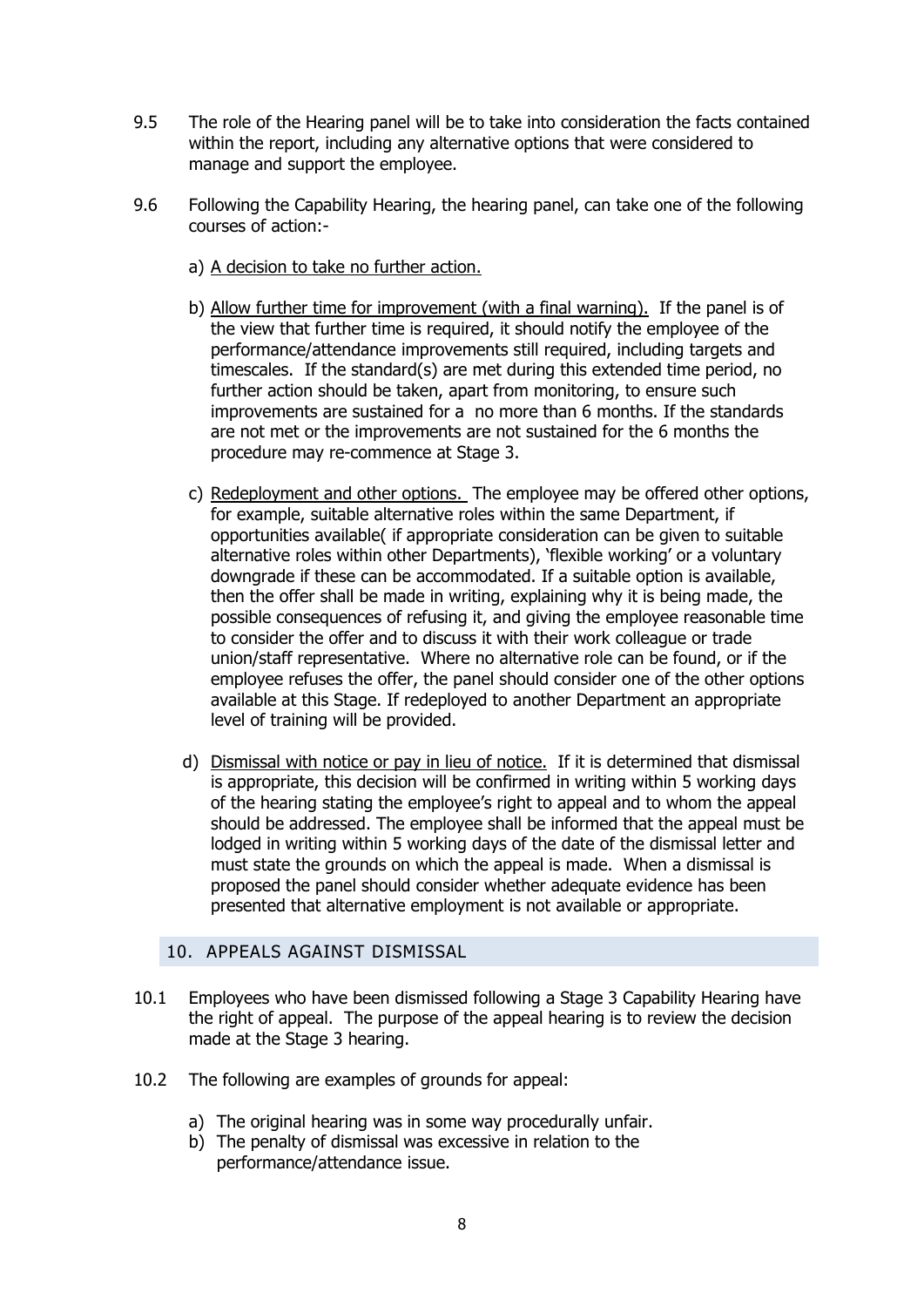- c) New information of a material nature has come to light after the original hearing.
- d) There was a failure to make reasonable adjustments for a disability
- <span id="page-8-0"></span>10.3 The appeal process is that which is defined for the Gross Misconduct Procedure.

# 11. PROCEDURAL MATTERS

11.1 The Capability Procedure could be implemented at stage 3 immediately depending upon the seriousness and circumstances of a case; however advice must be sought from OHR as to whether bypassing earlier stages can be justified.

The following may be examples where progression to stage 3 could be justified

- a) being long term absence with no prognosis for return to work)
- b) Position of Authority (where the poor performance could, given the seniority of the individual, have potentially severe effects on the team /organisation).
- c) Where there is a sudden and unexpected deterioration in the employee's ability to fulfil the role.( despite reasonable adjustments having been implemented in the event of an employee's disability where applicable)
- d) The actual or potential consequences of single errors are so serious that the submission of a capability report has to be contemplated.
- e) Instances where external factors make employment unsustainable e.g. additional qualification requirement, loss of registration/licence.
- 11.2 At each stage of the Capability Procedure, consideration should be given to whether the failure to meet standard(s) required in relation to unsatisfactory performance and/or poor attendance is related to other factors such as a disability, as defined by the Equality Act 2017 or acute or sudden personal/ domestic difficulty and if so, whether any reasonable adjustments could be made to the requirements of the job or other aspects of the working arrangements to support the employee. The reasonable adjustments if they can be accommodated, should, be made as soon as practicable. Advice should be sought from OHR in relation to reasonable adjustments. A failure to comply with the duty to make reasonable adjustments is unlawful where the employee has a disability.
- 11.3 Where the employee requests ill health early retirement, this should be handled in accordance with the employee's sick pay provisions within their terms and conditions for which there is a separate appeals procedure. Any request would be managed concurrently with the Capability Procedure and does mean the procedure would be suspended, depending on the merits of each case, whilst the ill health retirement application was in progress.
- 11.4 Sometimes an employee may raise a grievance, or a complaint connected to the case during the course of a Capability Procedure. In these circumstances the case should continue in parallel and any issues should be raised through either the Grievance or Fairness at Work procedures. If the Grievance or Fairness at Work complaint is upheld then the capability process may take this into consideration. In some cases the grievance may recommend that the capability process is not progressed and where the Grievance /Fairness at Work/Capability are running concurrently, any dismissal should not occur before any outstanding grievance or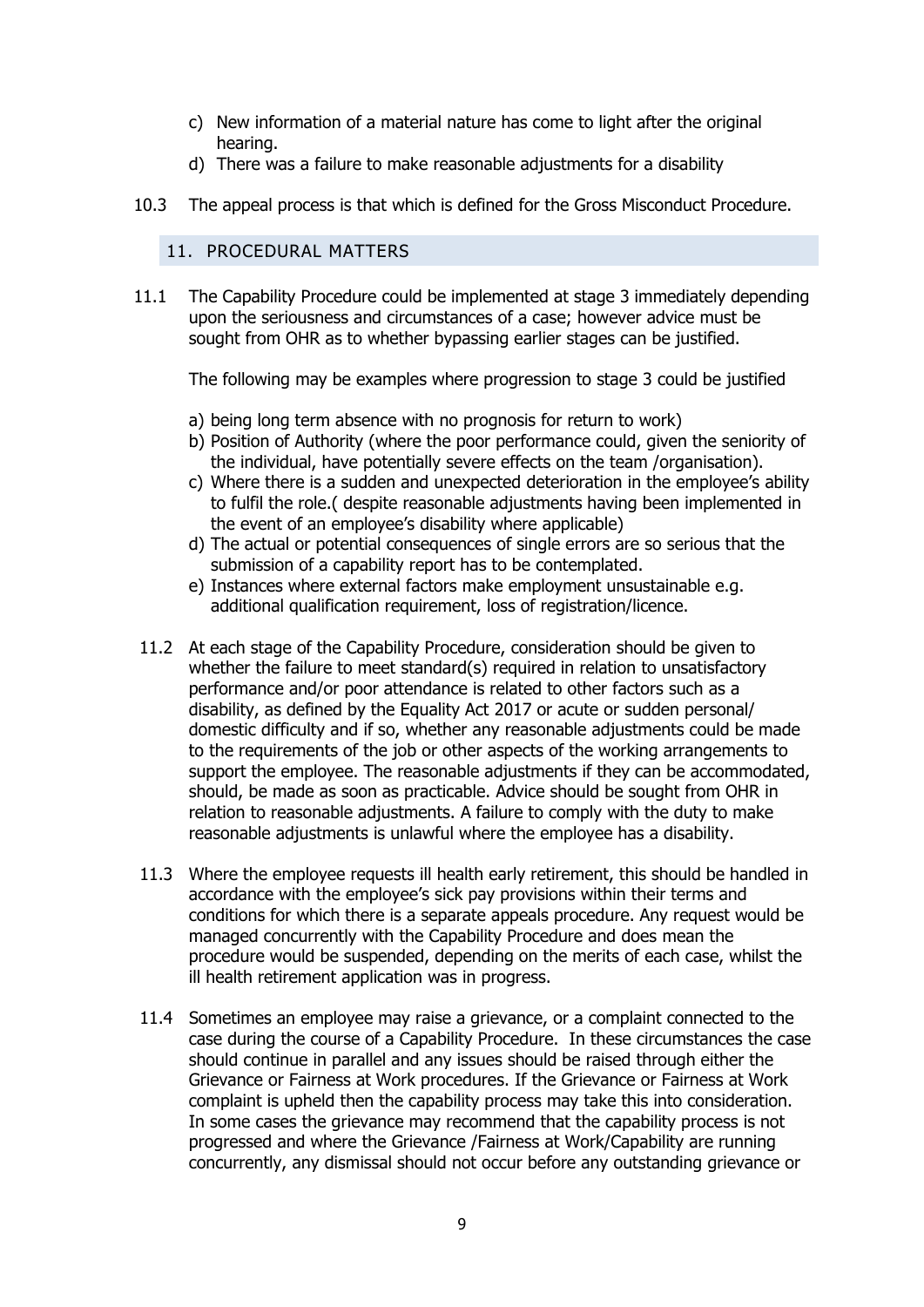complaint connected to the capability is concluded. This only applies where there is a direct link between the capability and the grievance/complaint.

## <span id="page-9-0"></span>12. PRIVACY NOTICE

The Office of Human Resources (OHR) and relevant Department, Board or Office Privacy Notices describe how personal information about an employee is collected and used during and after their working relationship within the Isle of Man Government and what legal basis there is for gathering and retaining that information in accordance with the Data Protection Act 2018 including the General Data Protection Regulation. For further details about the information collected and retention periods, please refer to the [Office of Human Resources' Privacy](https://hr.gov.im/privacy-notice/)  [Notice](https://hr.gov.im/privacy-notice/) and the relevant Department, Board or Office's Privacy Notice which are incorporated in to this document by reference.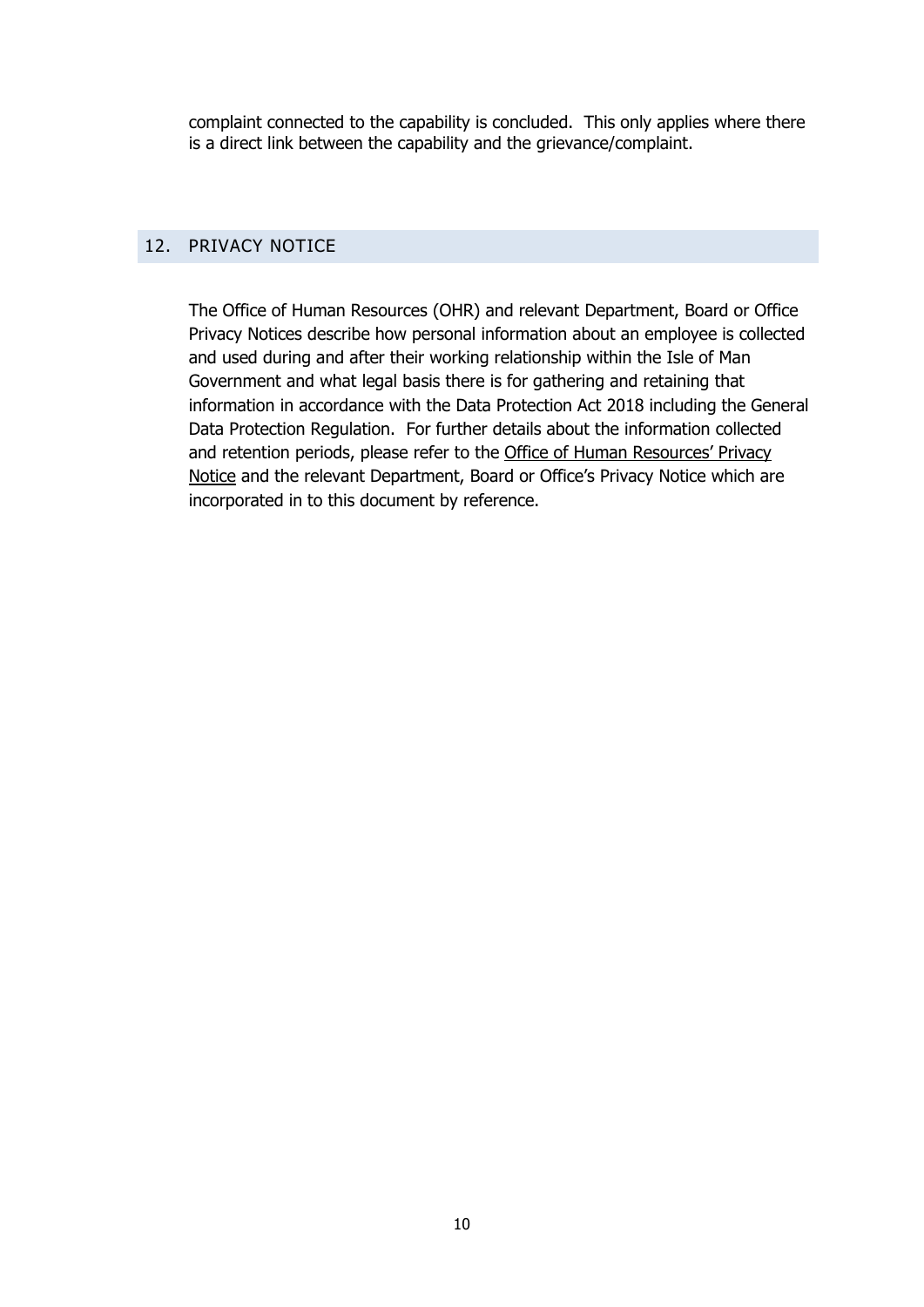## **Annex A**

#### <span id="page-10-0"></span>AVOIDING DISCRIMINATION WHEN HANDLING CAPABILITY ISSUES

This section provides guidance for managers to avoid discriminating unlawfully when handling capability issues in the workplace.

# <span id="page-10-1"></span>A. CAPABILITY PROCEDURES AND CRITERIA

The procedures must be applied fairly, in accordance with employment law, and avoid unlawfully discriminating directly or indirectly against people with protected characteristics.

As a reminder, the nine protected characteristics under Equality legislation are:

- disability,
- pregnancy and maternity,
- age,
- religion or belief,
- race.
- marriage and civil partnership,
- gender reassignment,
- sex,
- sexual orientation.

# <span id="page-10-2"></span>B. CAPABILITY PROCEDURES AND DISABILITY

Under the Equality Act 2017 a person has a 'disability' if they have a physical or mental impairment that has a substantial and long-term adverse impact on her or his ability to carry out normal day-to-day activities.

A disabled person is discriminated against if s/he is treated unfavourably because of something arising in consequence of their ability, and the person discriminating cannot show that the treatment is a proportionate means of achieving a legitimate aim. There is also protection for direct and indirect disability discrimination.

The Equality Act 2017 requires the employer to make 'reasonable adjustments' where:

- an employer's provision, criteria or practices put a disabled person at a 'substantial disadvantage' compared with a person who is not disabled;
- an employer's premises have physical features which puts a disabled person at a substantial disadvantage;
- a disabled employee will be put at a substantial disadvantage if they are not provided with an auxiliary aid.

A person with a disability may be discriminated against if they are treated less favourably due to their disability when compared to someone without a disability. This is direct discrimination can never be justified.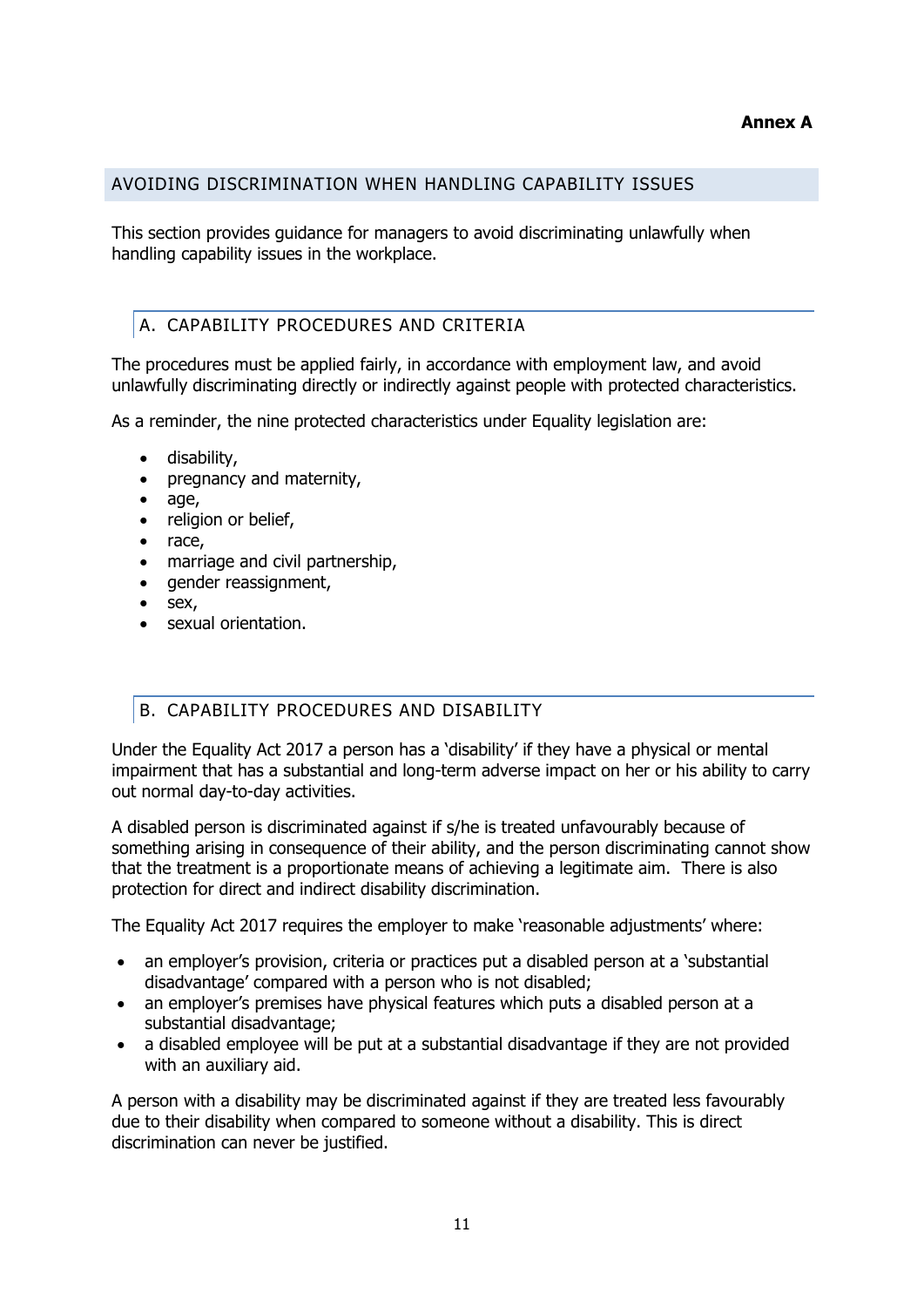A person with a disability may be discriminated against because an apparently neutral practice, provision or criterion has the effect of treating the disabled person less favourably putting them at a particular disadvantage when compared to a person without a disability. This is indirect discrimination which may be objectively justified if it can be shown that the difference in treatment was a proportionate means to a legitimate aim.

A disabled person may also be discriminated against if they are treated unfavourably because of something arising in consequence of their disability. There is no requirement to compare the unfavourable treatment to another person. This is discrimination arising from a disability which may be objectively justified if it can be shown that the difference in treatment is a proportionate means of achieving a legitimate aim.

A legitimate aim is the reason behind the discrimination. The reason must not be discriminatory itself and it must be a genuine or real reason. An example of a legitimate aim may be health and safety of individuals, the efficient running of the service or the requirements of the business. Costs alone are not a legitimate aim.

The method of achieving the legitimate aim must be proportionate, which means it must be appropriate and necessary and that there are no other less discriminatory ways of achieving the same aim.

The Equality Act 2017 requires the employer to make 'reasonable adjustments' where:

- a provision, criteria or practices put a disabled person at a substantial disadvantage compared with a person who is not disabled;
- premises have physical features which puts a disabled person at a substantial disadvantage;
- a disabled employee will be put at a substantial disadvantage if they are not provided with an auxiliary aid.

As an employer, you should ensure that you have first considered the legal duty to make reasonable adjustments before using the capability procedure. If despite the reasonable adjustments, a disabled employee is not performing then you should implement the procedure.

There will be 'absence triggers' that may initiate this procedure. You should first consider whether those 'absence triggers' should be modified to become a 'reasonable adjustment' in the particular circumstances of the individual with a disability. What is 'reasonable' can depend on the alteration being sought by the disabled employee for an illness linked to their disability. An employer is not expected to make unreasonable adjustments to its sickness absence policy and 'absence triggers' for a disabled employee. You should be cautious however as disputes over sickness absence linked to disability might be considered as discrimination arising from disability, where the employee only needs to evidence unfavourable treatment because of something connected to their disability. It is advisable to seek further guidance from OHR.

# <span id="page-11-0"></span>C. CAPABILITY PROCEDURES AND PREGNANCY AND MATERNITY

Action under the capability procedures should only be taken against a pregnant employee or employee on maternity leave if the action is about a matter that has nothing to do with her pregnancy or maternity. Action must not be taken if this relates to the employee's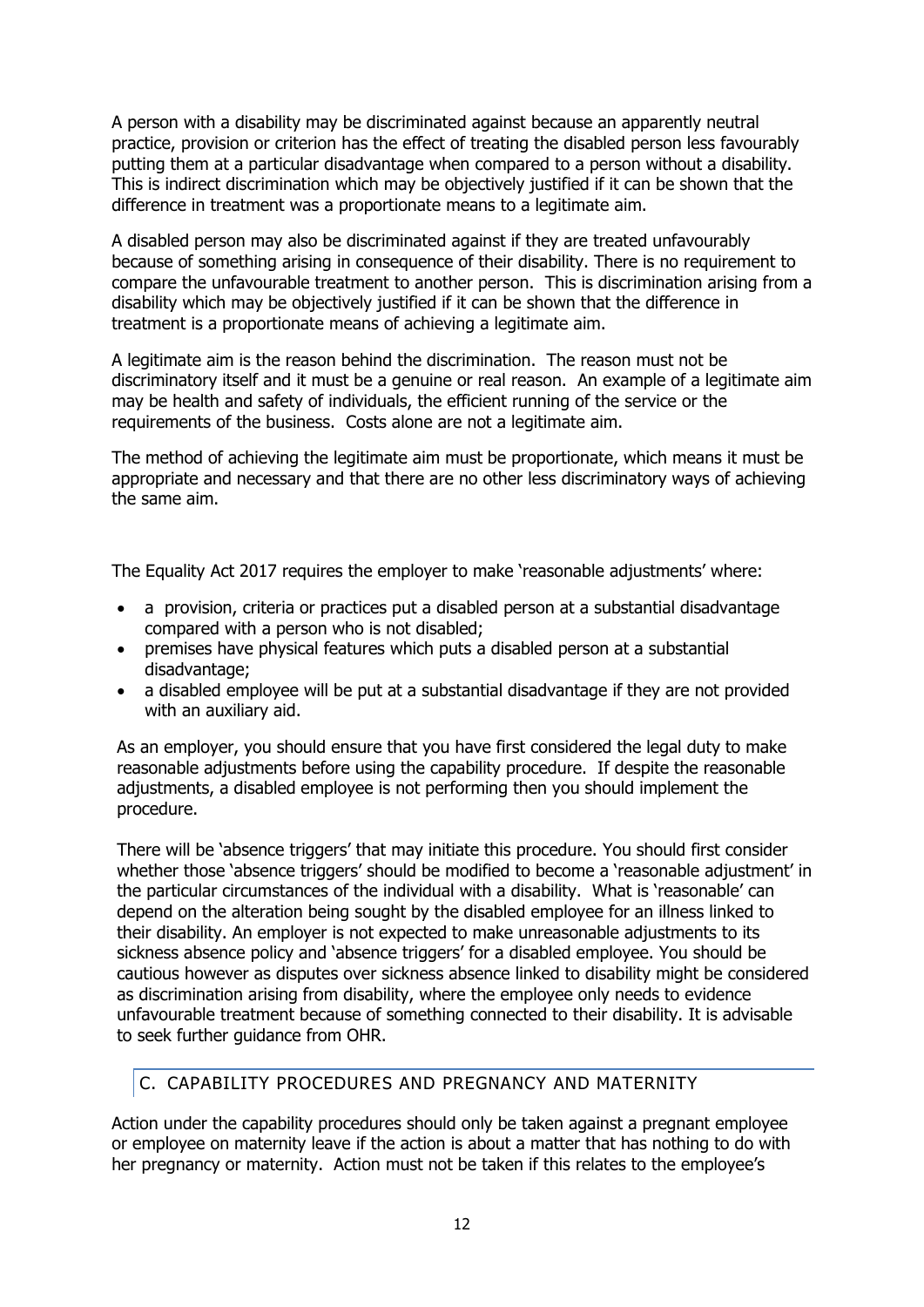performance which has been poor because of pregnancy related illness or another reason related to her pregnancy or maternity.

If the performance in unrelated to the pregnancy or maternity, managers should ensure that the employee is well enough to attend meetings, and if not, timescales may need to be extended to accommodate specific circumstances e.g. maternity leave.

The employee may assume that you are taking action because she is pregnant or on maternity leave. You must show that this is not the case, and give clear examples of the reasons that are not connected to the pregnancy or leave.

# <span id="page-12-0"></span>D. CAPABILITY PROCEDURES AND AGE

The Equality Act 2017 protects the rights of people who share the protected characteristic of 'age' or 'perceived age'. A reference to age includes a particular age, an age range and an age group. However, there is no single age where someone becomes an 'older worker'. It is important with older workers, not to assume that performance deteriorates with age. Performance should be managed in the same way for every employee.

The Public Services Commission does not have a set compulsory retirement age, (except for some specific exceptions due to the requirements of the role), meaning employees can retire when they wish.

If there is a performance issue, the manager and the employer must give the employee a fair chance to reach and maintain an acceptable standard, no matter what their age. Only if the employee fails to improve after reasonable steps have been taken to help them, can the employer consider dismissing them for under-performance. And the manager and the employer must ensure the dismissal for under-performance is based on relevant facts. Under the legislation there is now no set 'retirement age' for most employment groups, meaning that employees can retire when they wish. It is important that managers do not use 'capability' as grounds for dismissing older workers, and if performance is an issue, it must not be connected to the person's age. Managers should consider the full range of remedial options and reasonable adjustments which may include reduced or flexible working.

# <span id="page-12-1"></span>E. CAPABILITY PROCEDURES AND RELIGION

Employees are protected from discrimination because they have a religion or a religious or philosophical belief. This also includes a lack of religion or belief. An employee may observe particular practices connected to their religion or belief.

For example, some followers of a religion may fast which could reduce their job performance during this period. Managers are advised to make allowances where the employee has advised of their religious belief and there is no justification for not accommodating the employee's needs. Criticising the employee's productivity or performance at this time could be discriminatory.